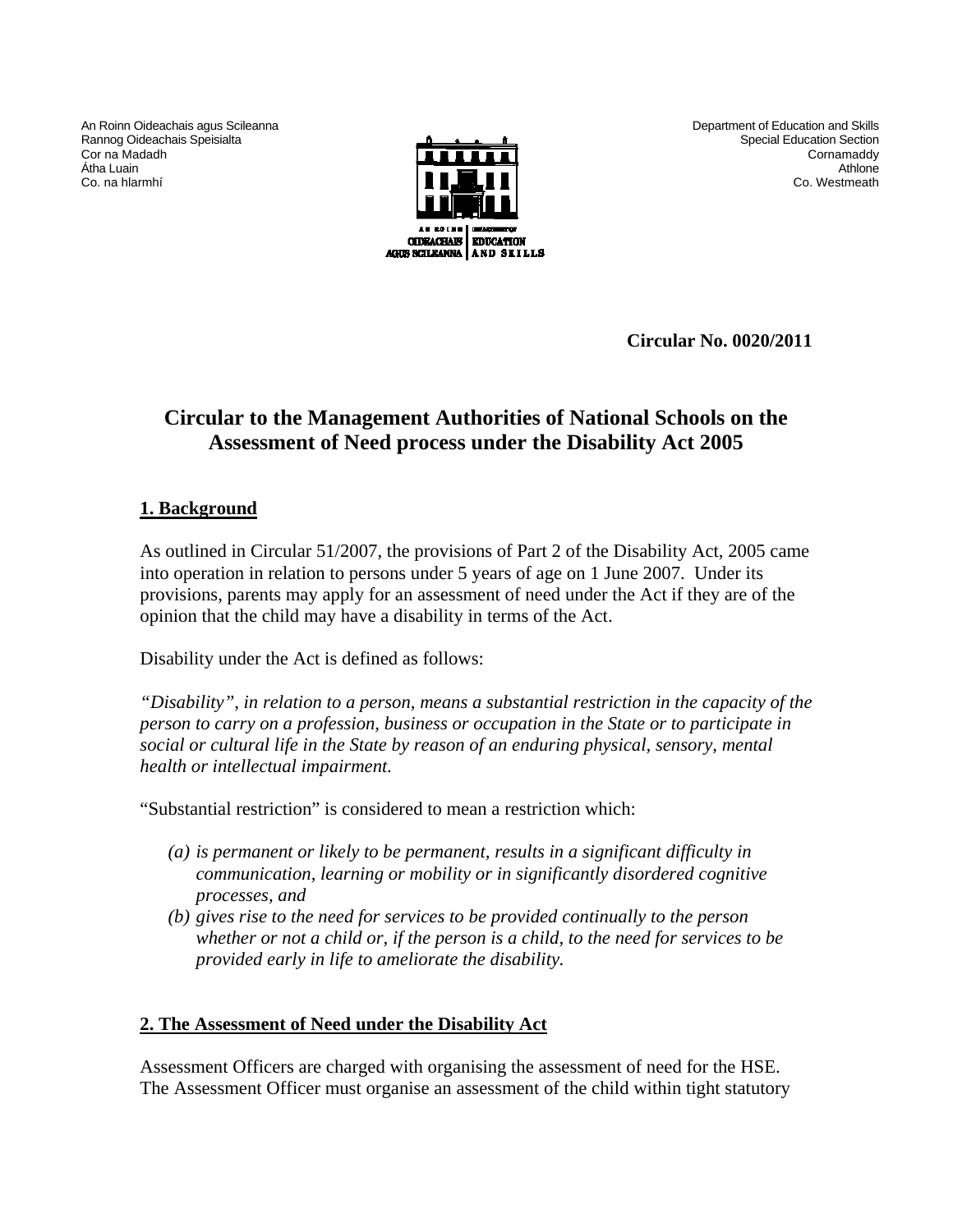time frames. The assessment focuses on the child's needs and may not necessarily result in a diagnosis which meets the DES criteria for resource allocation. It is the statutory duty of the Assessment Officer, taking cognisance of available clinical evidence, to make a determination as to whether or not a child meets the definition of disability contained in the Act. It is this decision which determines whether or not the child is entitled to the benefits of the Act's provisions.

## **3. Education and the Disability Act**

Under Section 8 (3) of the Disability Act, the Assessment Officer may request assistance from the NCSE in identifying the educational needs of the child. A process has been agreed for timely contact and response to the HSE by the NCSE to these requests.

The Assessment Officer (HSE) contacts the relevant SENO (NCSE) when an educational need is identified as part of the assessment process. The SENO informs the Assessment Officer of the education services which will be made available to the child. These services will be based on the relevant criteria applying at the time, with regard to provision for the education of pupils with special educational needs, including assessment and intervention and using the approach outlined in the NEPS Guidelines - A Continuum of Support - the General Allocation and resources allocated to schools by the NCSE, on the basis of criteria set out by the DES.

In order to ensure that parents have all the information and support they need, the contact details of the SENO will be made available to the Assessment Officer for parents' use, if required.

# **4. The School and the Disability Act Process**

### *(i) What to do in terms of intervention prior to advising a parent about Assessment of Needs*

Where a child under the age of 5 presents as having learning and or behavioural emotional or social difficulties in school, teachers should follow the approach to assessment and intervention outlined in the NEPS Continuum of Support Guidelines to address those needs in the first instance.

Applications for assessment of need under the Act should be made by the parent or guardian. In cases where a child under the age of 5 years appears to have a disability as set out above, and has not been assessed under the Act, the principal may inform the parents of the assessment of need process. Information leaflets for parents are available from HSE Local Health Offices, in GP clinics and HSE local health centres. Information is also available on the HSE website.

Principals should be aware that it is not appropriate for them to refer a child for assessment of need under the Disability Act. This process may only be initiated by a parent or guardian.